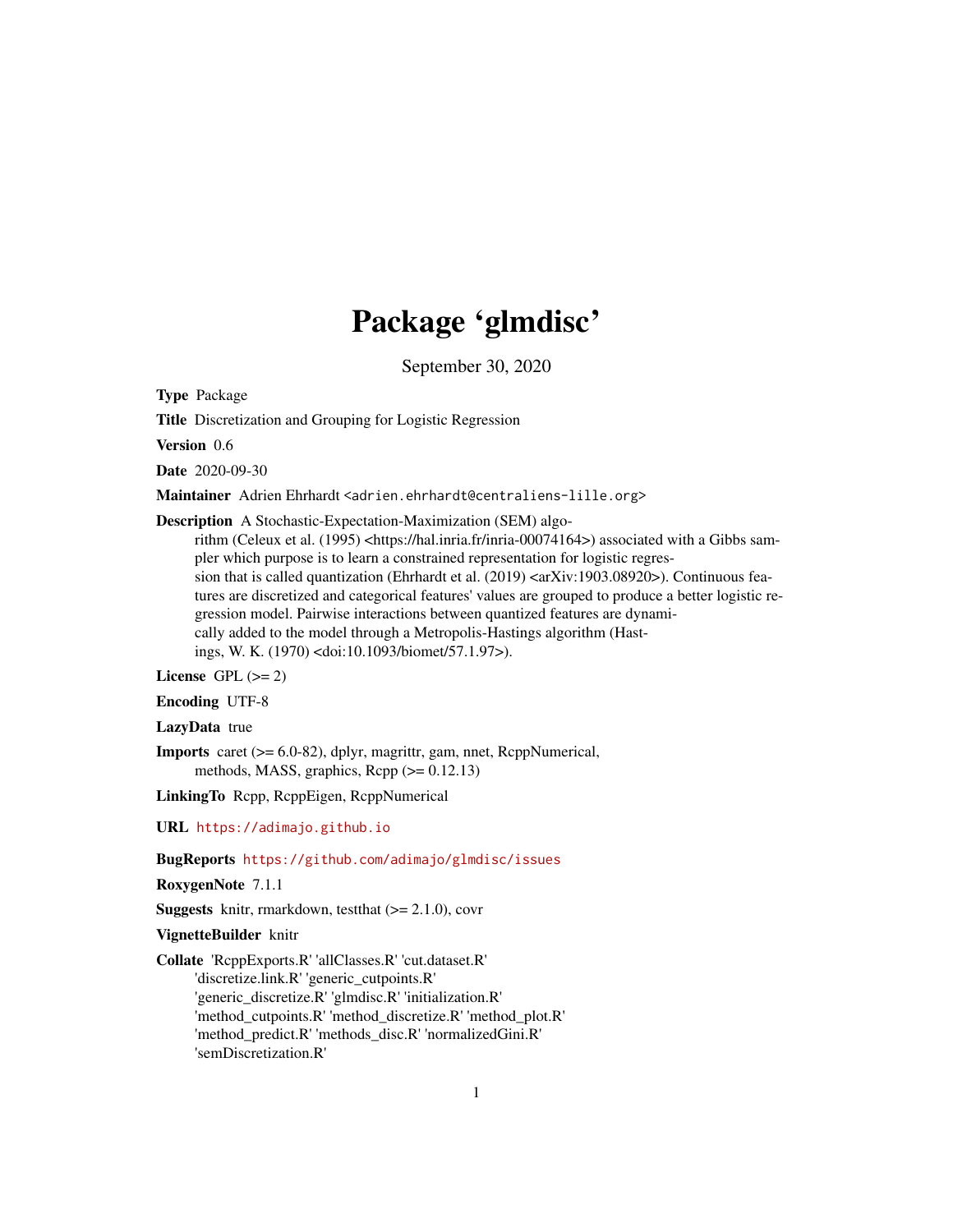#### NeedsCompilation yes

Author Adrien Ehrhardt [aut, cre], Vincent Vandewalle [aut], Christophe Biernacki [ctb], Philippe Heinrich [ctb]

Repository CRAN

Date/Publication 2020-09-30 21:10:02 UTC

### R topics documented:

|       | glmdisc-package $\ldots \ldots \ldots \ldots \ldots \ldots \ldots \ldots \ldots \ldots \ldots \ldots \ldots$ |  |
|-------|--------------------------------------------------------------------------------------------------------------|--|
|       |                                                                                                              |  |
|       |                                                                                                              |  |
|       |                                                                                                              |  |
|       |                                                                                                              |  |
|       |                                                                                                              |  |
|       |                                                                                                              |  |
|       |                                                                                                              |  |
|       |                                                                                                              |  |
|       |                                                                                                              |  |
| Index |                                                                                                              |  |

| glmdisc-package | glmdisc: A package for discretizing continuous features, grouping cat- |
|-----------------|------------------------------------------------------------------------|
|                 | egorical features' values and optimizing it for logistic regression.   |

#### Description

The glmdisc package provides two important functions: glmdisc and its associate method discretize.

#### [glmdisc](#page-4-1) function

The [glmdisc](#page-4-1) function discretizes a training set using an SEM-Gibbs based method.

### [discretize](#page-3-1) function

The [discretize](#page-3-1) function will discretize a new input dataset given a discretization scheme of S4 class [glmdisc](#page-4-1).

#### [cutpoints](#page-2-1) function

The [cutpoints](#page-2-1) function will provide the cutpoints / groupings of a discretization scheme of S4 class [glmdisc](#page-4-1) in a list.

#### [predict](#page-8-1) function

The [predict](#page-8-1) function will discretize a raw test set, given a provided discretization scheme of S4 class [glmdisc](#page-4-1), using the [discretize](#page-3-1) function and return the predicted probabilities.

<span id="page-1-0"></span>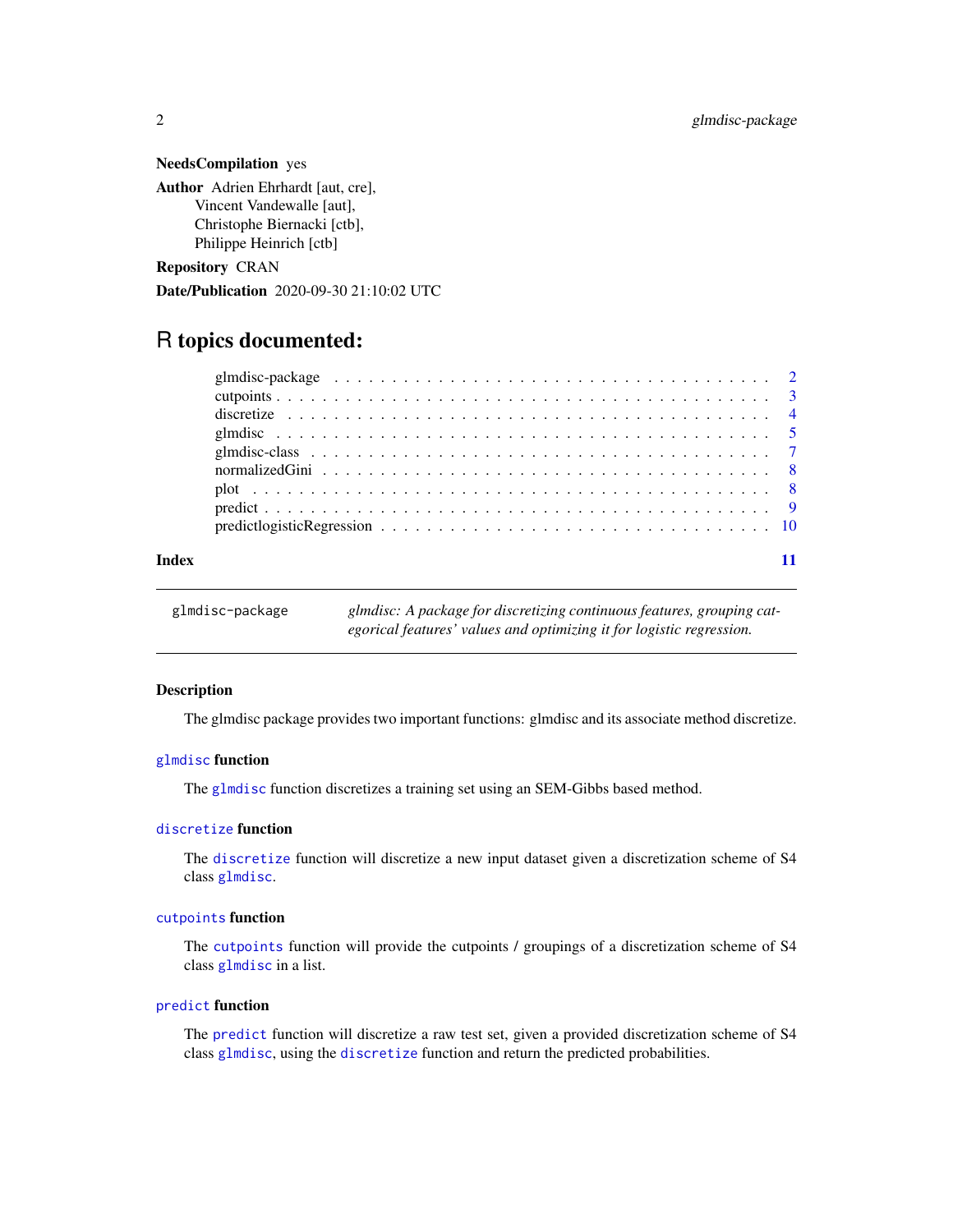#### <span id="page-2-0"></span>cutpoints 3

#### Miscellaneous

We provide as well the classical [show](#page-0-0), [print](#page-0-0), [summary](#page-0-0) functions, as well as [normalizedGini](#page-7-1) that is used to calculate the Gini index (a classical Credit Scoring goodness-of-fit indicator).

#### Author(s)

Adrien Ehrhardt.

<span id="page-2-1"></span>cutpoints *Obtaining the cutpoints and / or regroupments of a discretization.*

#### Description

This defines the generic method "cutpoints" which will provide the cutpoints of a discretization scheme of S4 class [glmdisc](#page-4-1).

This defines the method to provide the cutpoints of a trained glmdisc.

#### Usage

cutpoints(object)

## S4 method for signature 'glmdisc' cutpoints(object)

#### Arguments

| object  | generic glmdisc object         |
|---------|--------------------------------|
| glmdisc | The trained glmdisc S4 object. |

#### Author(s)

Adrien Ehrhardt.

#### Examples

```
# Simulation of a discretized logit model
set.seed(1)
x \le - matrix(runif(300), nrow = 100, ncol = 3)
cuts \leq seq(0, 1, length.out = 4)
xd <- apply(x, 2, function(col) as.numeric(cut(col, cuts)))
theta \leq t(matrix(c(0, 0, 0, 2, 2, 2, -2, -2, -2), ncol = 3, nrow = 3))
log_odd <- rowSums(t(sapply(seq_along(xd[, 1]), function(row_id) {
  sapply(
    seq_along(xd[row_id, ]),
    function(element) theta[xd[row_id, element], element]
  )
})))
y \le - rbinom(100, 1, 1 / (1 + exp(-log_odd)))
```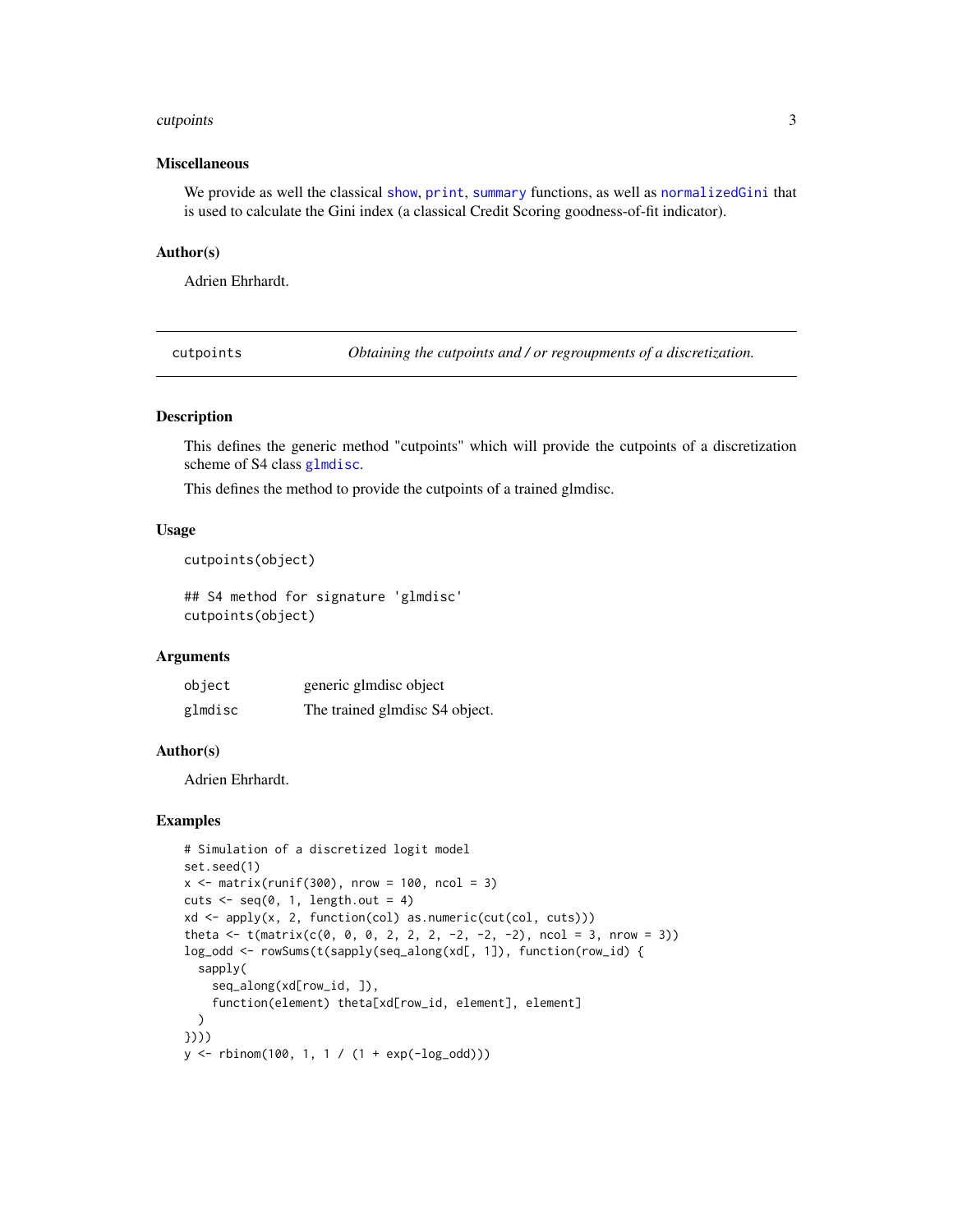```
sem_disc <- glmdisc(x, y,
  iter = 50, m_start = 4, test = FALSE,
  validation = FALSE, criterion = "aic"
)
cutpoints(sem_disc)
```
<span id="page-3-1"></span>discretize *Prediction on a raw test set of the best logistic regression model on discretized / grouped data.*

#### Description

This function discretizes a user-provided test dataset given a discretization scheme provided by an S4 [glmdisc](#page-4-1) object. It then applies the learnt logistic regression model and outputs its prediction (see [predict.glm](#page-0-0)).

This defines the method "discretize" which will discretize a new input dataset given a discretization scheme of S4 class [glmdisc](#page-4-1)

#### Usage

```
discretize(object, data)
```
## S4 method for signature 'glmdisc' discretize(object, data)

#### Arguments

| object | glmdisc object                                                         |
|--------|------------------------------------------------------------------------|
| data   | the data to discretize according to the provided discretization scheme |

#### Author(s)

Adrien Ehrhardt.

#### Examples

```
# Simulation of a discretized logit model
set.seed(1)
x \le - matrix(runif(300), nrow = 100, ncol = 3)
cuts \leq seq(0, 1, length.out = 4)
xd <- apply(x, 2, function(col) as.numeric(cut(col, cuts)))
theta \leq t(matrix(c(0, 0, 0, 2, 2, 2, -2, -2, -2), ncol = 3, nrow = 3))
log_odd <- rowSums(t(sapply(seq_along(xd[, 1]), function(row_id) {
  sapply(
    seq_along(xd[row_id, ]),
    function(element) theta[xd[row_id, element], element]
  )
```
<span id="page-3-0"></span>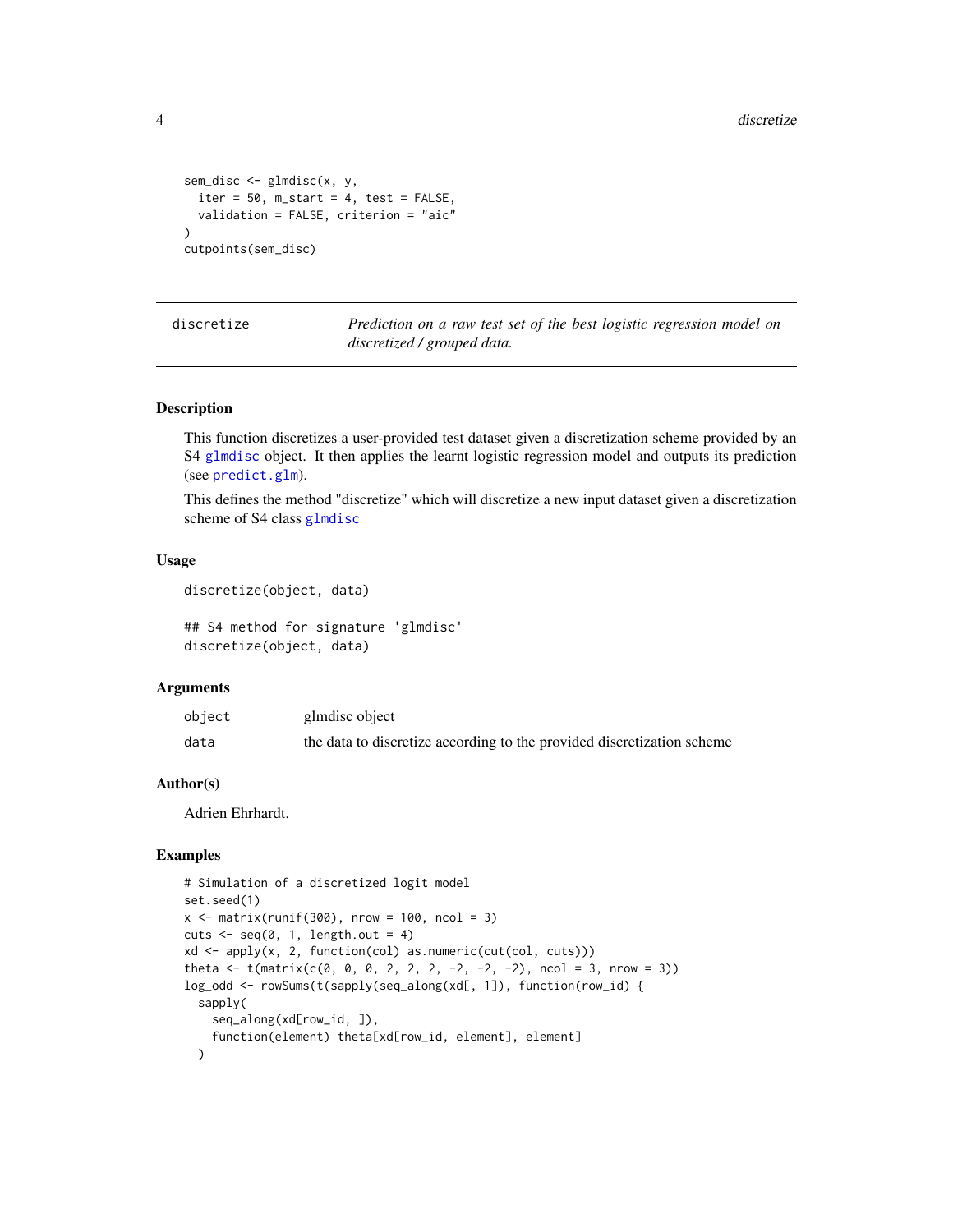#### <span id="page-4-0"></span>glmdisc 5

```
})))
y <- rbinom(100, 1, 1 / (1 + exp(-log_odd)))
sem_disc <- glmdisc(x, y,
  iter = 50, m_start = 4, test = FALSE,
  validation = FALSE, criterion = "aic"
)
discretize(sem_disc, data.frame(x))
```
<span id="page-4-1"></span>glmdisc *Model-based multivariate discretization for logistic regression.*

#### Description

This function discretizes a training set using an SEM-Gibbs based method (see References section). It detects numerical features of the dataset and discretizes them ; values of categorical features (of type factor) are regrouped. This is done in a multivariate supervised way. Assessment of the correct model is done via AIC, BIC or test set error (see parameter criterion). Secondorder interactions can be searched through the optional interaction parameter using a Metropolis-Hastings algorithm (see References section).

#### Usage

```
glmdisc(
 predictors,
  labels,
  interact = TRUE,
  validation = TRUE,
  test = TRUE,criterion = "gini",
  iter = 1000,
 m_{\text{1}}start = 20,
 reg_type = "poly",proportions = c(0.2, 0.2))
```
#### Arguments

| predictors | The matrix array containing the numerical or factor attributes to discretize.                                                                                                                 |
|------------|-----------------------------------------------------------------------------------------------------------------------------------------------------------------------------------------------|
| labels     | The actual labels of the provided predictors $(0/1)$ .                                                                                                                                        |
| interact   | Boolean : True (default) if interaction detection is wanted (Warning: may be<br>very memory/time-consuming).                                                                                  |
| validation | Boolean : True if the algorithm should use predictors to construct a validation<br>set on which to search for the best discretization scheme using the provided<br>criterion (default: TRUE). |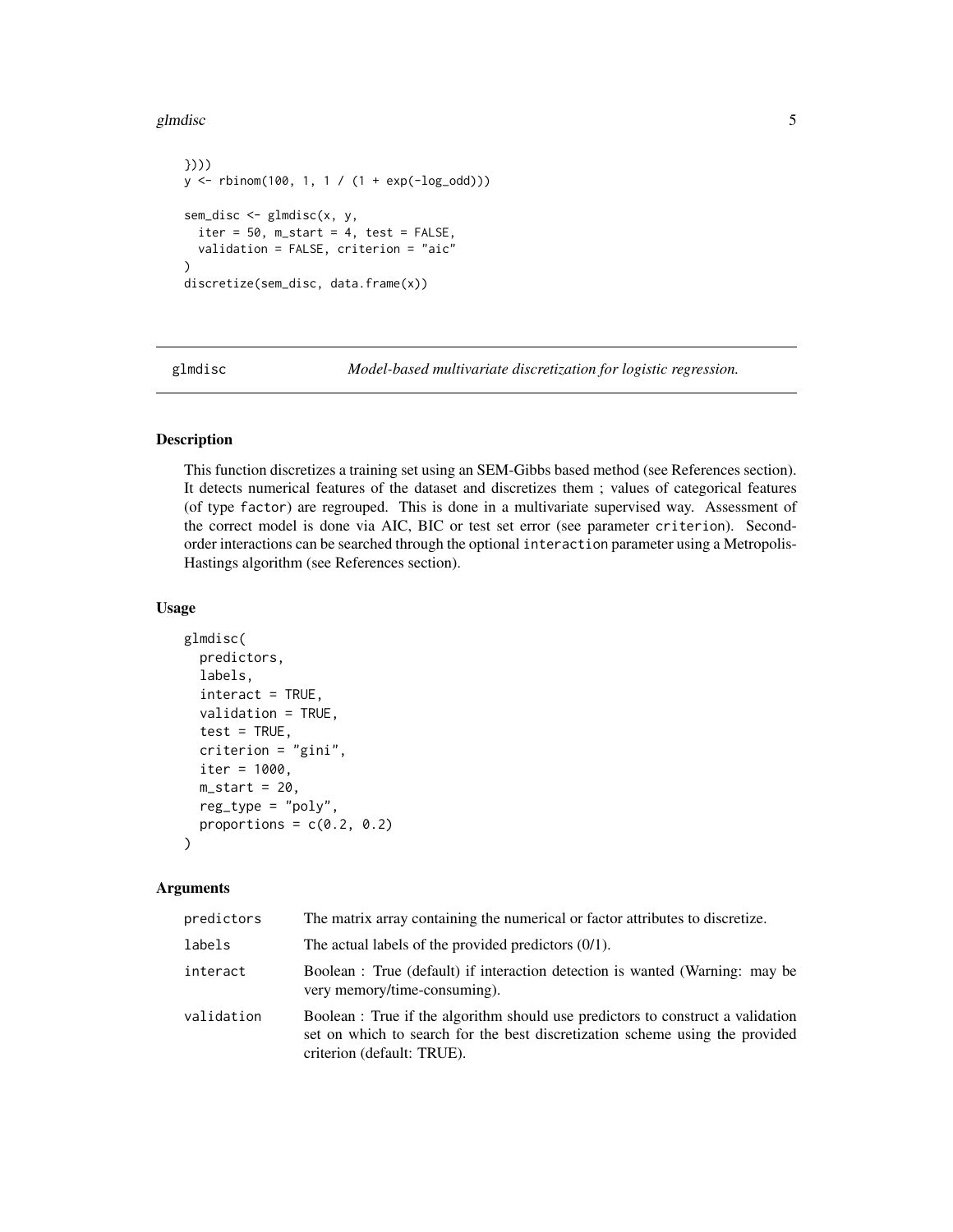| test        | Boolean: True if the algorithm should use predictors to construct a test set on<br>which to calculate the provided criterion using the best discretization scheme<br>(chosen thanks to the provided criterion on either the test set (if true) or the<br>training set (otherwise)) (default: TRUE).                                                                                |
|-------------|------------------------------------------------------------------------------------------------------------------------------------------------------------------------------------------------------------------------------------------------------------------------------------------------------------------------------------------------------------------------------------|
| criterion   | The criterion ('gini','aic','bic') to use to choose the best discretization scheme<br>among the generated ones (default: 'gini'). Nota Bene: it is best to use 'gini'<br>only when test is set to TRUE and 'aic' or 'bic' when it is not. When using 'aic'<br>or 'bic' with a test set, the likelihood is returned as there is no need to penalize<br>for generalization purposes. |
| iter        | The number of iterations to do in the SEM protocole (default: 1000).                                                                                                                                                                                                                                                                                                               |
| m_start     | The maximum number of resulting categories for each variable wanted (default:<br>20).                                                                                                                                                                                                                                                                                              |
| reg_type    | The model to use between discretized and continuous features (currently, only<br>multinomial logistic regression ('poly') and ordered logistic regression ('polr')<br>are supported; default: 'poly'). WARNING: 'poly' requires the mnlogit pack-<br>age, 'polr' requires the MASS package.                                                                                        |
| proportions | The list of the proportions wanted for test and validation set. Not used when<br>both test and validation are false. Only the first is used when there is only one of<br>either test or validation that is set to TRUE. Produces an error when the sum is<br>greater to one. Default: $list(0.2,0.2)$ so that the training set has 0.6 of the input<br>observations.               |
|             |                                                                                                                                                                                                                                                                                                                                                                                    |

#### Details

This function finds the most appropriate discretization scheme for logistic regression. When provided with a continuous variable  $X$ , it tries to convert it to a categorical variable  $Q$  which values uniquely correspond to intervals of the continuous variable  $X$ . When provided with a categorical variable  $X$ , it tries to find the best regroupement of its values and subsequently creates categorical variable Q. The goal is to perform supervised learning with logistic regression so that you have to specify a target variable  $Y$  denoted by labels. The "discretization" process, i.e. the transformation of X to Q is done so as to achieve the best logistic regression model  $p(y|e;\theta)$ . It can be interpreted as a special case feature engineering algorithm. Subsequently, its outputs are: the optimal discretization scheme and the logistic regression model associated with it. We also provide the parameters that were provided to the function and the evolution of the criterion with respect to the algorithm's iterations.

#### Author(s)

Adrien Ehrhardt.

#### References

Celeux, G., Chauveau, D., Diebolt, J. (1995), On Stochastic Versions of the EM Algorithm. [Research Report] RR-2514, INRIA. 1995. <inria-00074164>

Agresti, A. (2002) *Categorical Data*. Second edition. Wiley.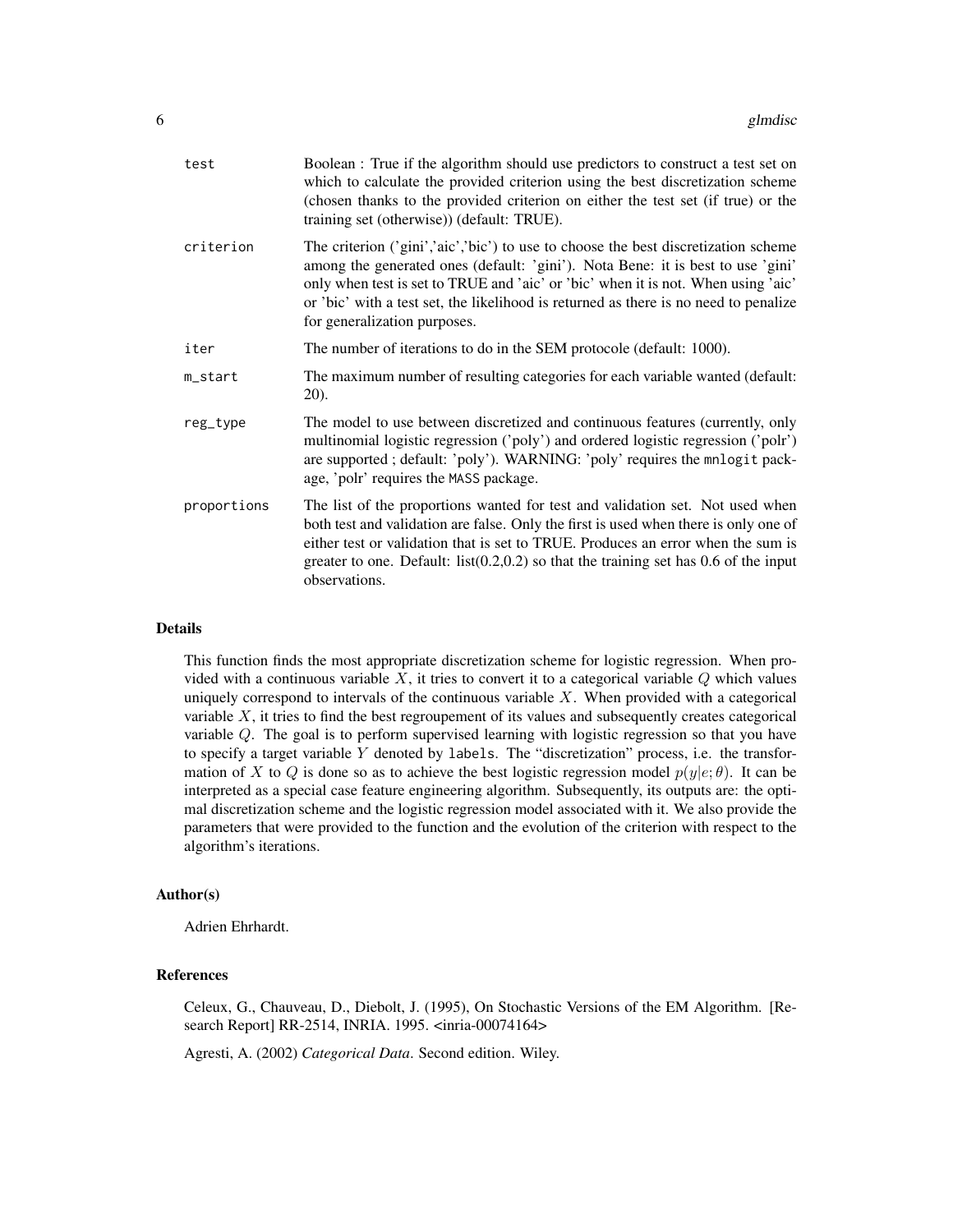#### <span id="page-6-0"></span>glmdisc-class 7

#### See Also

[glm](#page-0-0), [multinom](#page-0-0), [polr](#page-0-0)

#### Examples

```
# Simulation of a discretized logit model
set.seed(1)
x \le matrix(runif(300), nrow = 100, ncol = 3)
cuts \leq seq(0, 1, length.out = 4)
xd <- apply(x, 2, function(col) as.numeric(cut(col, cuts)))
theta \leq t(matrix(c(0, 0, 0, 2, 2, 2, -2, -2, -2), ncol = 3, nrow = 3))
log_odd <- rowSums(t(sapply(seq_along(xd[, 1]), function(row_id) {
  sapply(
    seq_along(xd[row_id, ]),
    function(element) theta[xd[row_id, element], element]
  \lambda})))
y <- rbinom(100, 1, 1 / (1 + exp(-log_odd)))
sem_disc <- glmdisc(x, y,
  iter = 50, m_start = 4, test = FALSE,
  validation = FALSE, criterion = "aic"
)
print(sem_disc)
```
glmdisc-class *Class glmdisc*

#### Description

Class glmdisc represents a discretization scheme associated with its optimal logistic regression model.

#### **Slots**

parameters The parameters associated with the method.

best.disc The best discretization scheme found by the method given its parameters.

performance The performance obtained with the method given its parameters.

- disc.data The discretized data: test set if test is TRUE; if test is FALSE and validation is TRUE, then it provides the discretized validation set. Otherwise, it provides the discretized training set.
- disc.data The continuous data: test set if test is TRUE; if test is FALSE and validation is TRUE, then it provides the discretized validation set. Otherwise, it provides the discretized training set.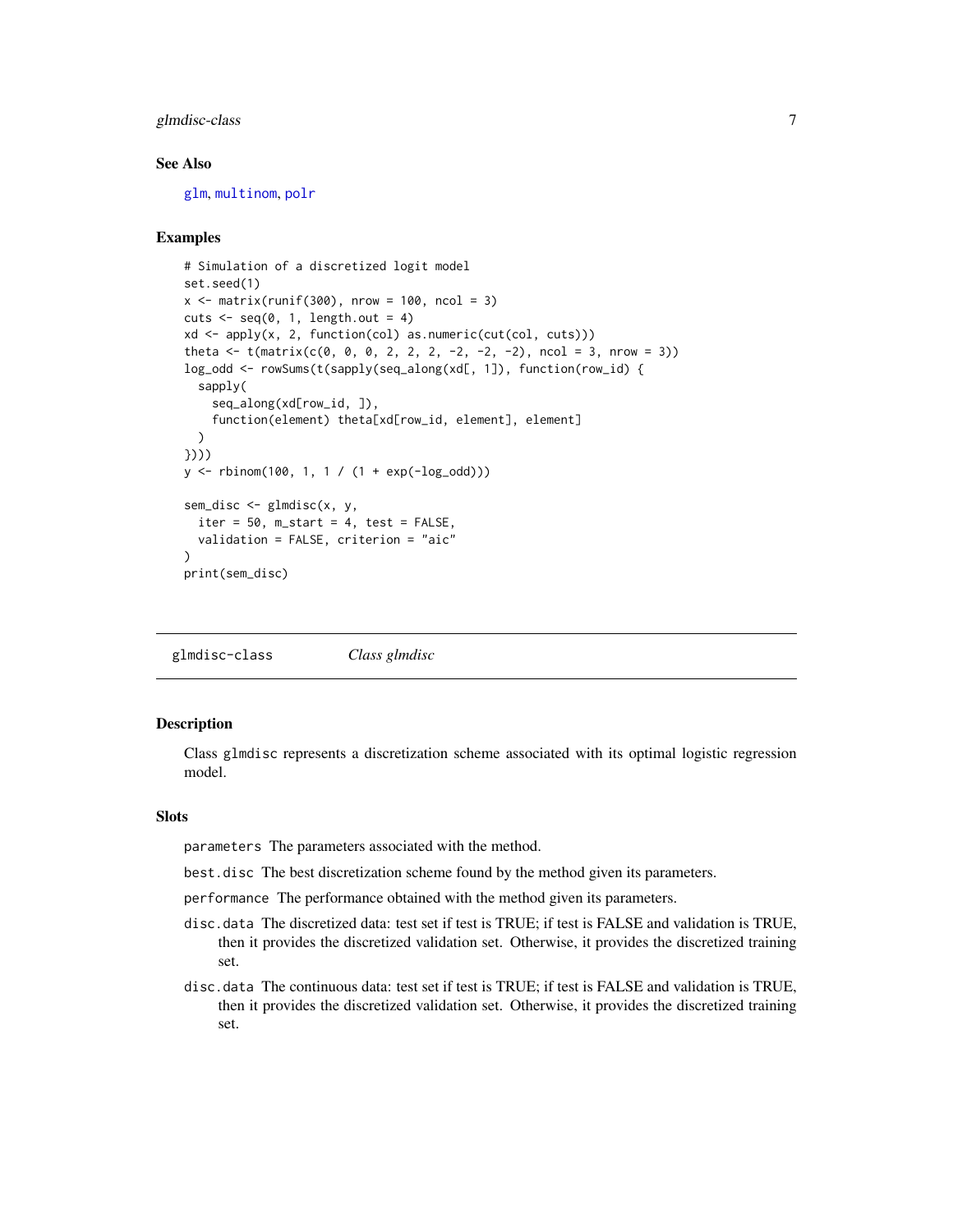<span id="page-7-1"></span><span id="page-7-0"></span>

#### Description

This function calculates the Gini index of a classification rule outputting probabilities. It is a classical metric in the context of Credit Scoring. It is equal to 2 times the AUC (Area Under ROC Curve) minus 1.

#### Usage

normalizedGini(actual, predicted)

#### Arguments

| actual    | The numeric binary vector of the actual labels observed.              |
|-----------|-----------------------------------------------------------------------|
| predicted | The vector of the probabilities predicted by the classification rule. |

#### Author(s)

Adrien Ehrhardt

#### Examples

normalizedGini(c(1, 1, 1, 0, 0), c(0.7, 0.9, 0.5, 0.6, 0.3))

<span id="page-7-2"></span>plot *Plots for the discretized / grouped data.*

#### Description

This defines the [plot](#page-7-2) method which will plot some useful graphs for the discretization scheme of S4 class [glmdisc](#page-4-1)

#### Usage

plot.glmdisc(x)

## S4 method for signature 'glmdisc,missing' plot(x)

#### Arguments

x The S4 [glmdisc](#page-4-1) object to plot.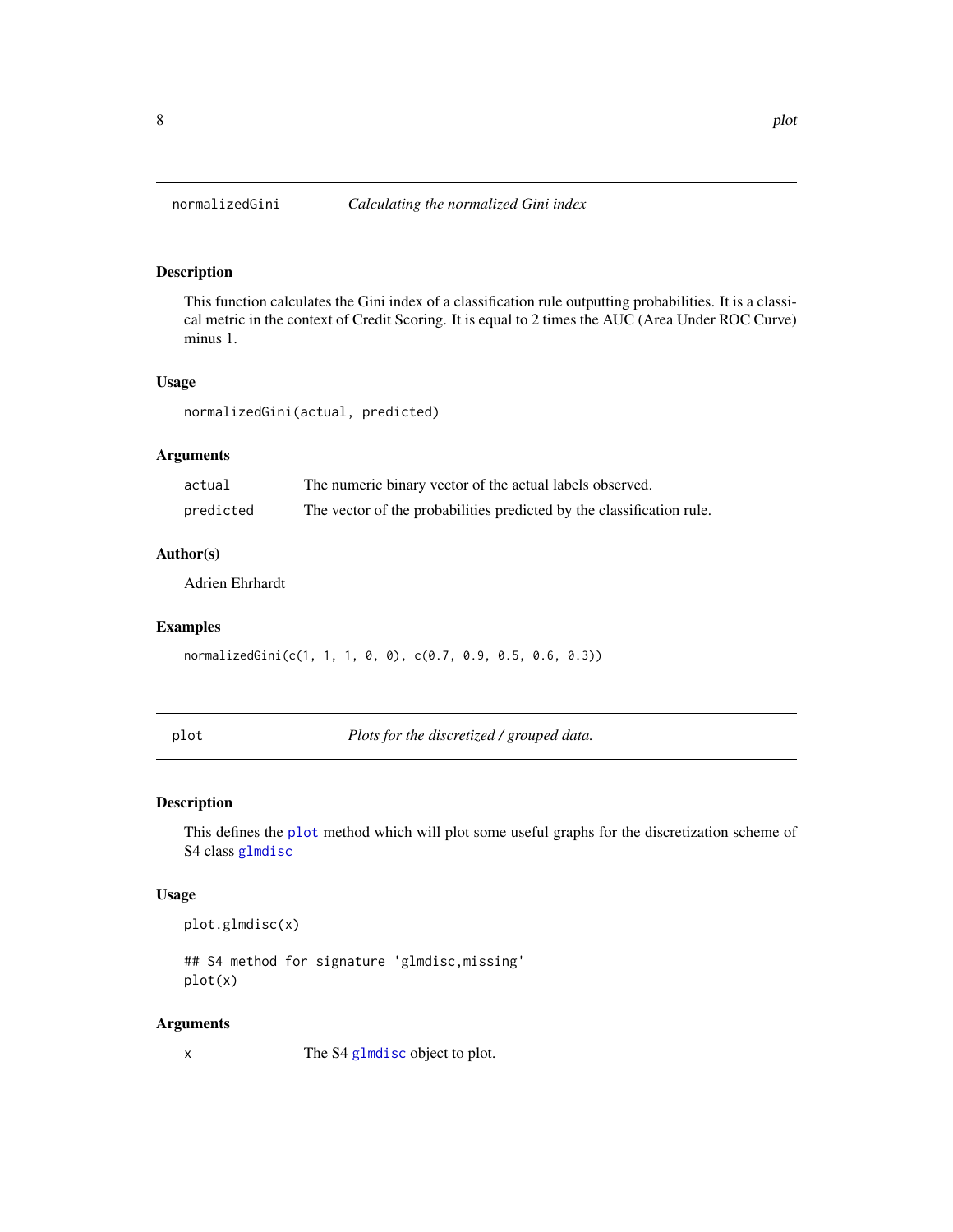#### <span id="page-8-0"></span>predict the contract of the contract of the contract of the contract of the contract of the contract of the contract of the contract of the contract of the contract of the contract of the contract of the contract of the co

#### Examples

```
# Simulation of a discretized logit model
set.seed(1)
x \le - matrix(runif(300), nrow = 100, ncol = 3)
cuts \leq seq(0, 1, length.out = 4)
xd <- apply(x, 2, function(col) as.numeric(cut(col, cuts)))
theta \leq t(matrix(c(0, 0, 0, 2, 2, 2, -2, -2, -2), ncol = 3, nrow = 3))
log_odd <- rowSums(t(sapply(seq_along(xd[, 1]), function(row_id) {
  sapply(
    seq_along(xd[row_id, ]),
    function(element) theta[xd[row_id, element], element]
  )
})))
y \le - rbinom(100, 1, 1 / (1 + exp(-log_odd)))
sem_disc \leq glmdisc(x, y,iter = 50, m_start = 4, test = FALSE,
  validation = FALSE, criterion = "aic"
\lambdaplot(sem_disc)
```
<span id="page-8-1"></span>predict *Prediction on a raw test set of the best logistic regression model on discretized data.*

#### Description

This defines the method "discretize" which will discretize a new input dataset given a discretization scheme of S4 class [glmdisc](#page-4-1)

This defines the method "predict" which will predict the discretization of a new input dataset given a discretization scheme of S4 class [glmdisc](#page-4-1)

#### Usage

```
predict(object, ...)
predict.glmdisc(object, predictors)
## S4 method for signature 'glmdisc'
predict(object, predictors)
```
#### Arguments

| object                  | The S4 discretization object.                                                |
|-------------------------|------------------------------------------------------------------------------|
| $\cdot$ $\cdot$ $\cdot$ | Essai                                                                        |
| predictors              | The test data frame to discretize and for which we wish to have predictions. |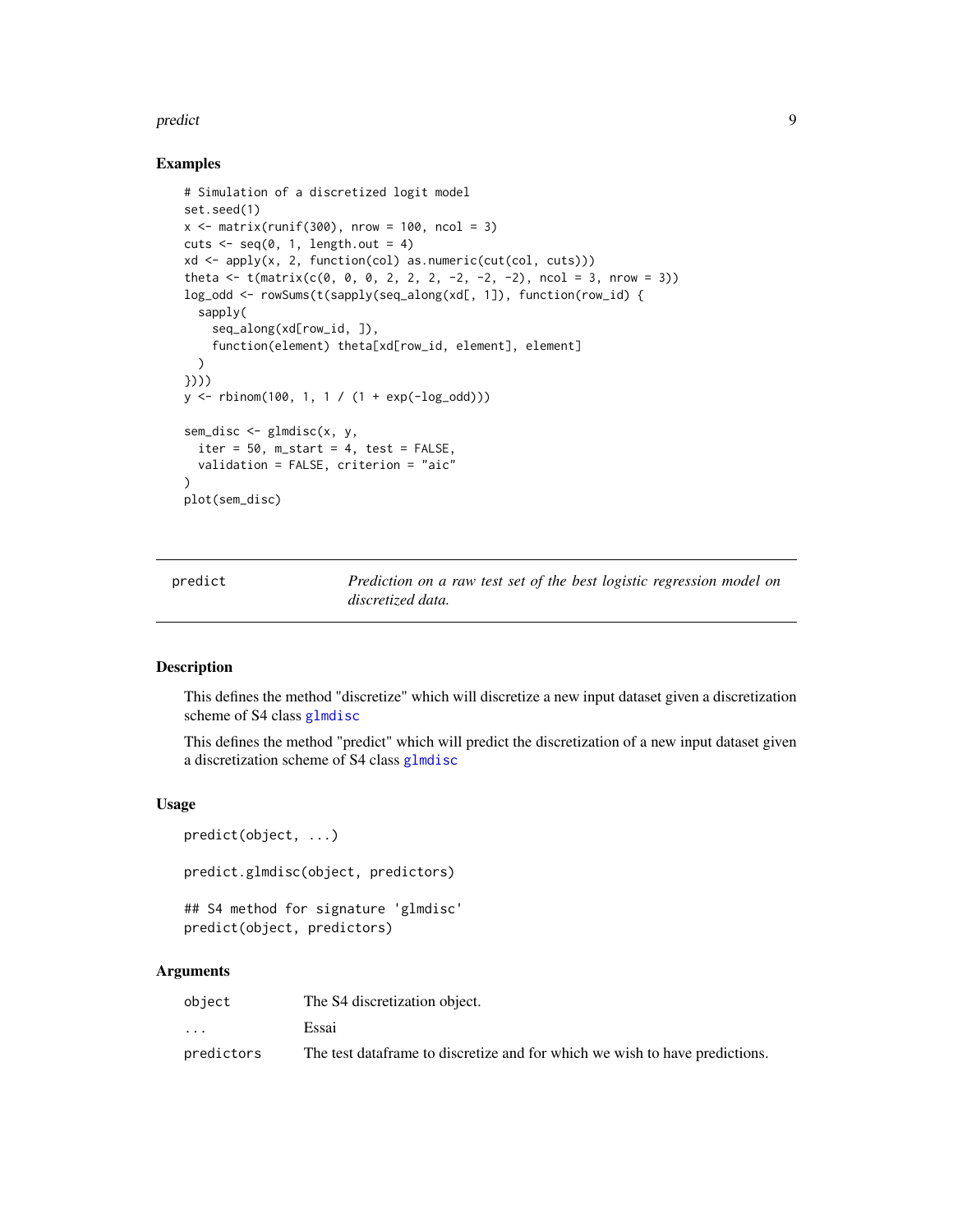#### Details

This function discretizes a user-provided test dataset given a discretization scheme provided by an S4 "glmdisc" object. It then applies the learnt logistic regression model and outputs its prediction (see [predict.glm](#page-0-0)).

This function discretizes a user-provided test dataset given a discretization scheme provided by an S4 "glmdisc" object. It then applies the learnt logistic regression model and outputs its prediction (see [predict.glm](#page-0-0)).

#### Examples

```
# Simulation of a discretized logit model
set.seed(1)
x \le matrix(runif(300), nrow = 100, ncol = 3)
cuts \leq seq(0, 1, length.out = 4)
xd <- apply(x, 2, function(col) as.numeric(cut(col, cuts)))
theta \leq t(matrix(c(0, 0, 0, 2, 2, 2, -2, -2, -2), ncol = 3, nrow = 3))
log_odd <- rowSums(t(sapply(seq_along(xd[, 1]), function(row_id) {
  sapply(
    seq_along(xd[row_id, ]),
    function(element) theta[xd[row_id, element], element]
  \lambda})))
y <- rbinom(100, 1, 1 / (1 + exp(-log_odd)))
sem_disc <- glmdisc(x, y,
  iter = 50, m_start = 4, test = FALSE,
  validation = FALSE, criterion = "aic"
)
predict(sem_disc, data.frame(x))
```
predictlogisticRegression

*Predicting using a logistic regression fitted with RCpp::fast\_LR.*

#### Description

This function returns a numeric vector containing the probability of each observation of being of class 1 given a vector of logistic regression parameters (usually estimated through RCpp::fast\_LR).

#### Usage

```
predictlogisticRegression(test, parameters)
```
#### Arguments

| test       | A matrix containing test data                          |
|------------|--------------------------------------------------------|
| parameters | A vector containing the logistic regression parameters |

<span id="page-9-0"></span>